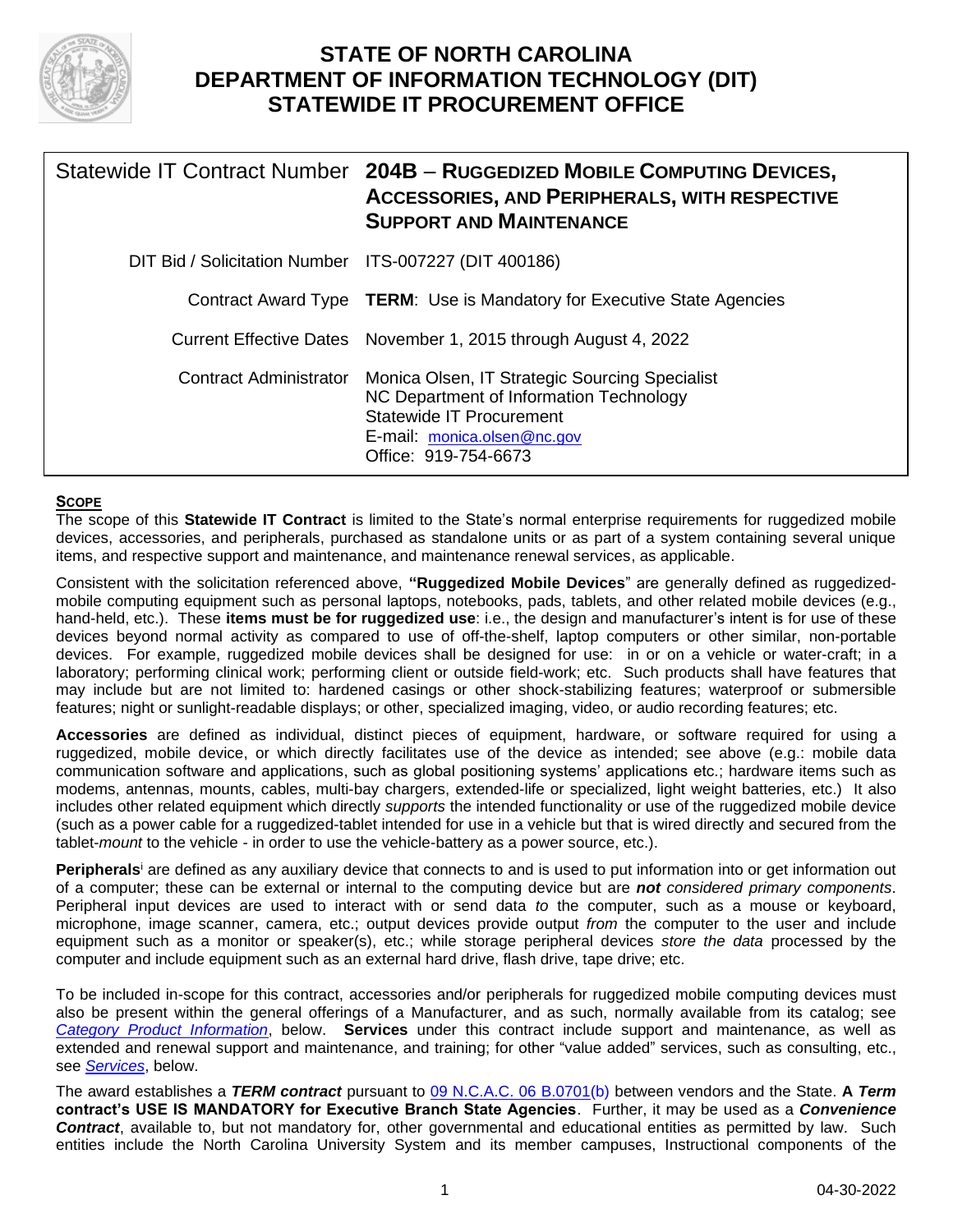Department of Public Instruction (DPI), Instructional components of the North Carolina Community College System, as well as local (municipal and county) governments.

Respective Agencies with the need to purchase other goods or services related to those referenced in this award but that are not included in-scope of this contract are required to follow the State of North Carolina IT procurement rules, consistent with [09 N.C.A.C. 06 A](http://reports.oah.state.nc.us/ncac.asp?folderName=/Title%2009%20-%20Governor%20and%20Lt.%20Governor/Chapter%2006%20-%20Office%20of%20Information%20and%20Technology%20Services) & B and established procedures of the Department of Information Technology.

#### **MANUFACTURER / PRODUCT PRICING**

Pricing from this Statewide IT Contract is based on a percentage-discount off the manufacturer's current list price (i.e., percentage discounted from manufacturer's suggested retail price - MSRP). Pricing for professional services is also based on a percentage off the standard hourly fee. See *[Products and/or Services Information](#page-8-0)*, section for a summary, and *Services*, below.

#### **SERVICES**

Per *[Scope](#page-0-0)* above, support and maintenance services are included as in-scope for this contract award.

Contract services, other than those specifically identified as in-scope above, are **not** available from this contract. Other services may, however, be included as "value added" services with the vendor's offer to the Agency for its consideration in total-cost-of-ownership analysis and vendor selection. If the Purchasing Agency determines that such service(s) is/are needed when ordering from the selected-vendor, then those business need(s) should be referenced by the Agency as a "request for value-added services." These services should then be separately itemized and quoted by the selected vendor as "value-added/free-of-charge."

These additional, "value-added" services will be negotiated directly by the Purchasing Agency with the vendor in accordance with the terms of this contract and respective IT Policies and Procedures (see *[Scope](#page-0-0)*, above). The Agency is responsible for reviewing and amending as necessary the scope of work or description of those services, etc., prior to its final order placement with or purchase order issuance to the selected vendor.

Agencies may also contact contractors or vendors with a scope-of-work for any needed professional services, which are related to the *Scope* of this contract but not included and request a quote strictly for its budgeting purposes. (Also note, *[Agency Needs](#page-1-0)* below.) However, per above, vendor-quotes for those services will not be valid for purchase from this contract – and are only available as "value-added services."

#### <span id="page-1-0"></span>Agency Needs Determination

In an effort to assist the Purchasing Agency in determining its business needs and requirements and/or establishing an estimate for its cost: All Statewide IT contract-vendors are required, upon request, to provide the Purchasing Agency with catalogs, descriptive literature and/or web sites, along with the current list and net pricing information within two (2) business days from receipt of the request; such information shall be provided to the Agency at no charge.

Upon determination of a business need, the Purchasing Agency will establish its government estimate and follow its requisitioning process as applicable; it may request quote(s) from the selected-vendor throughout the effective period of this contract, on an as-needed basis, for the quantity required at the time ordered. (As a best-practice, a Purchasing Agency may also seek quote(s) from one or any number of vendors listed on this Statewide IT Contract. Vendor-selection shall be based on the offered-quote which best meets that Agency needs and available budget, including value-added services, delivery, warranty, maintenance, etc.).

The respective order will be issued directly to the Vendor or designated supplier/authorized dealer or subcontractor (as applicable) selected by the Purchasing Agency, consistent with the terms and conditions of this competitively bid, Statewide IT contract award.

#### **MINIMUM ORDERS**

There is NO minimum order requirement for this contract.

#### **ABNORMAL QUANTITY**

**Any purchase-transaction from this contract exceeding \$75,000 must be forwarded to the NC DIT Statewide IT Division for authorization.** In consultation with the Purchasing-Agency, the OITS-Statewide IT Division reserves the right to issue its authorization in one or more of the following ways:

- Authorize requested purchase at the current level of pricing with the current contracted-vendor(s) or authorized reseller(s);
- Negotiate additional discounts from the current level of pricing with the current contracted- vendor(s) or authorized reseller(s);
- Issue a separate Invitation-For-Bid (IFB).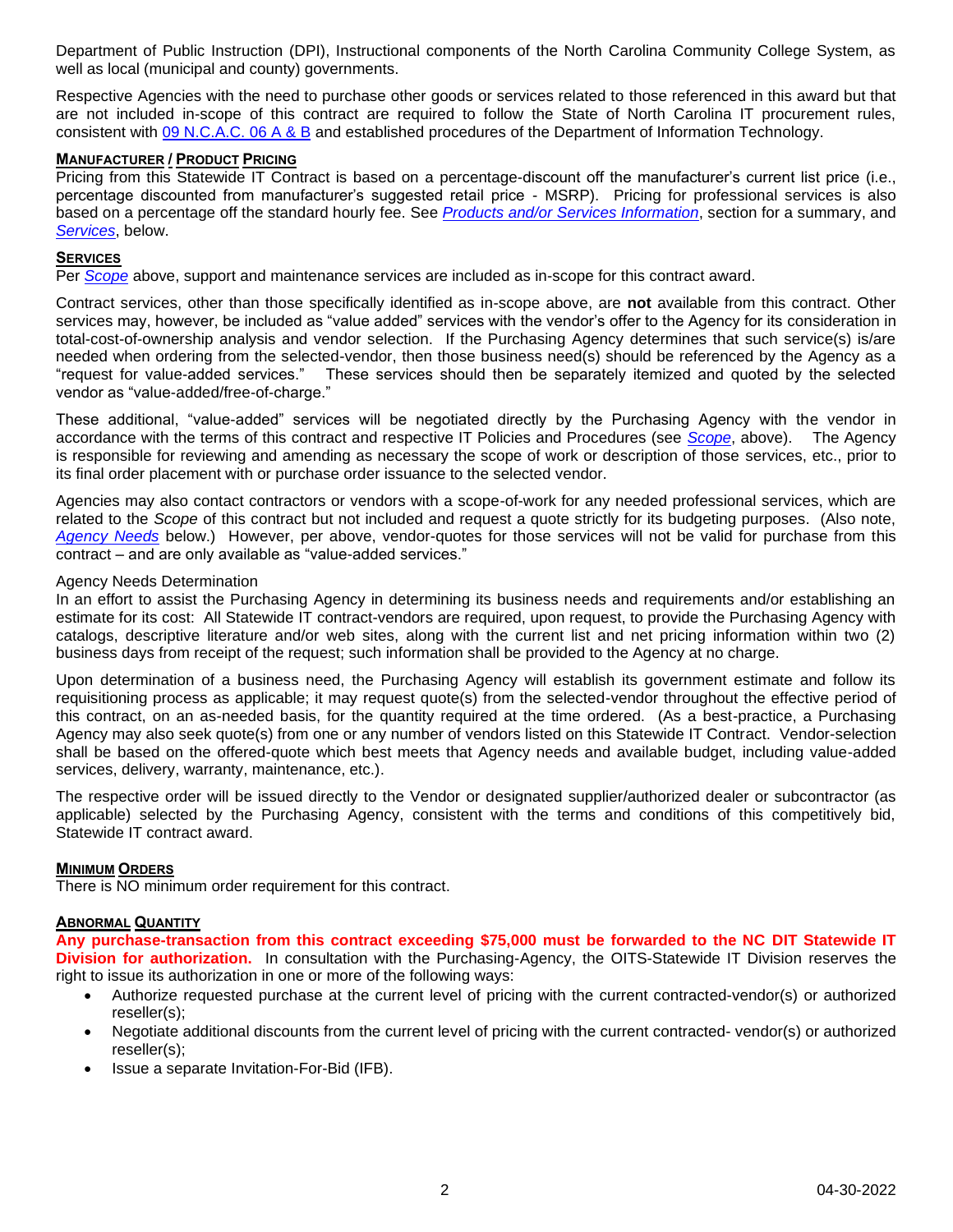### **CONTRACTOR/SUB-VENDOR CONTACT AND PRODUCT INFORMATION**

All known minority, physically handicapped or women contractors, including dealers, will be identified with an "M", "H" or "W" as appropriate after their vendor number. This is being done in an effort to better recognize businesses owned and operated by these groups and to encourage and promote their use to the greatest extent permitted by law.

When more than one supplier is listed for a particular item, selection should be made whenever possible from any minorities, physically handicapped or women identified, consistent with agency needs and price:

| <b>Contractor</b>                 | <b>Contractor-Assigned Contact</b>                                                                                                                                                     | <b>Ordering or Inquiries / Information Contact</b>                                                                                                                                                                                                                                                                                                                                                                                                                                                                                                                                                                                                                                                                                                  |
|-----------------------------------|----------------------------------------------------------------------------------------------------------------------------------------------------------------------------------------|-----------------------------------------------------------------------------------------------------------------------------------------------------------------------------------------------------------------------------------------------------------------------------------------------------------------------------------------------------------------------------------------------------------------------------------------------------------------------------------------------------------------------------------------------------------------------------------------------------------------------------------------------------------------------------------------------------------------------------------------------------|
| (01) CDW-Government               | (CDW-G to provide Amendment to extend and<br>contact information update prior to 10/31/2021)                                                                                           | Contractor assigned contact and Panasonic Reseller.<br>(see "Ruggedized Mobile Devices" starting on page 11<br>for manufacturer products that vendor is authorized to<br>sell on contract)                                                                                                                                                                                                                                                                                                                                                                                                                                                                                                                                                          |
| (02) Dana Safety<br><b>Supply</b> | <b>James Panter</b><br>General Manager<br>800-845-0045<br>jpanter@danasafetysupply.com<br>5221 W. Market St.<br>Greensboro, NC 27409                                                   | Contractor assigned contact.<br>(see "Ruggedized Mobile Devices" starting on page 11<br>for manufacturer products that vendor is authorized to<br>sell on contract)                                                                                                                                                                                                                                                                                                                                                                                                                                                                                                                                                                                 |
| (03) Dell Marketing L.P.          | <b>Manny Veloza</b><br>manny.veloza@dell.com<br>Phone: 919-272-5214<br>One Dell Way<br>Round Rock, TX 78682<br><b>Karen Dauskurdas</b><br>K Dauskurdas@Dell.com<br>Phone: 737-444-0413 | <b>Resellers</b><br>(01) Davenport Group<br>(Dell State Contract 204B)<br>Brandon Cole (Direct of Sales)<br>651-765-0279<br>bcole@davenportgroup.com<br>Mary Brown (Academic Sales)<br>651-765-0279<br>Mary.Brown@davenportgroup.com<br>(02) GTS Technology Solutions<br>(Dell State Contract 204B)<br>Scott Sizemore (Sales)<br>512-681-6213<br>Scott.Sizemore@gts-ts.com<br>(03) Presidio Networked Solutions, LLC<br>(Dell State Contract 204B)<br>Brian Brantley (Sales - State, Local<br>Governments and Education)<br>205-238-6026<br>bbrantley@presidio.com<br>(04) Walser Technology Group<br>(Dell State Contract 204B)<br>Stephen H. Ross (Sales - State, Local<br>Governments and Education)<br>(704) 645-7143<br>stephen@wtechgroup.com |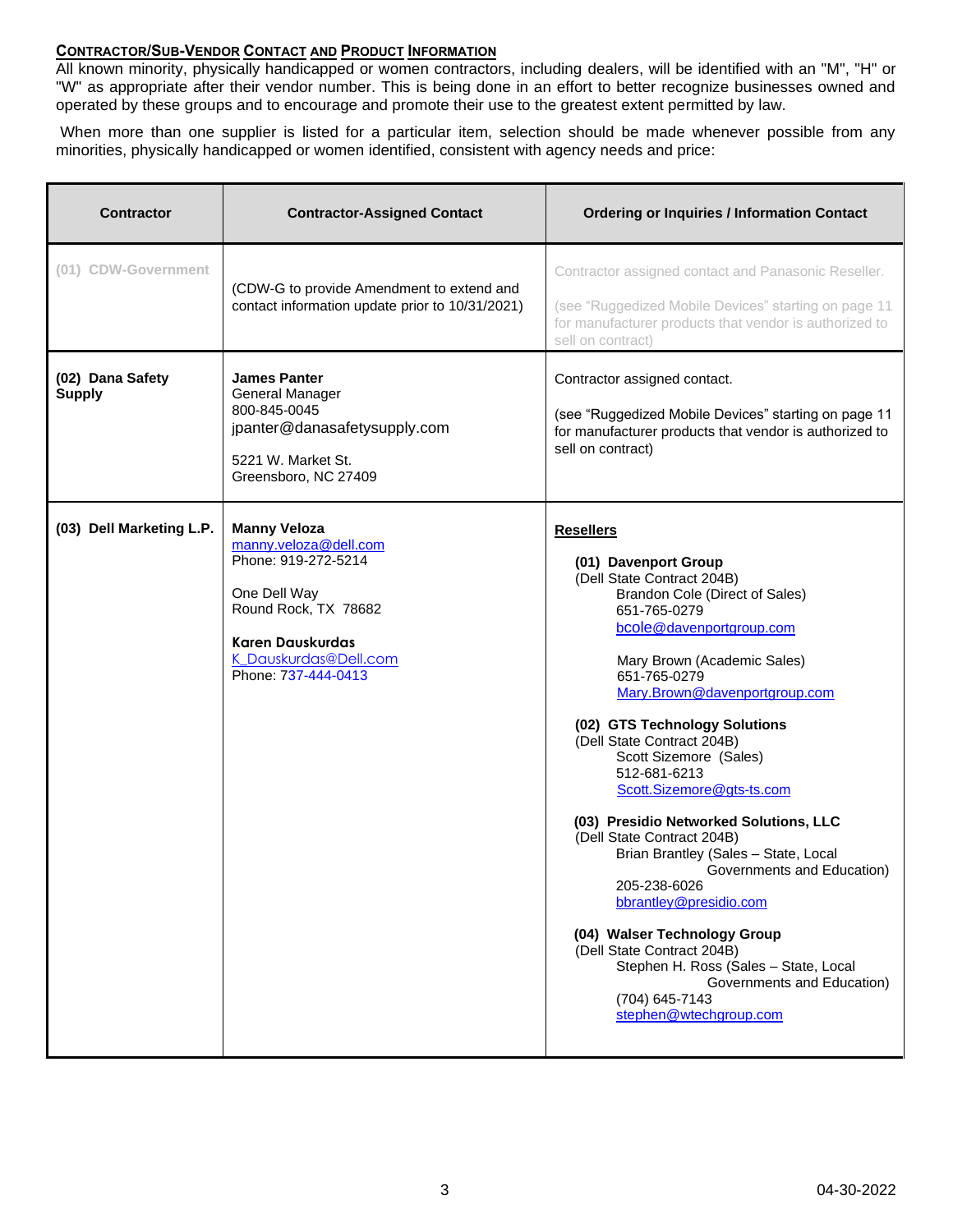| <b>Contractor</b>                                       | <b>Contractor-Assigned Contact</b>                                                                                                                                                                                                             | <b>Ordering or Inquiries / Information Contact</b>                                                                                                                                                                                                                                                                                                                                                                                                                                                                                                                                         |
|---------------------------------------------------------|------------------------------------------------------------------------------------------------------------------------------------------------------------------------------------------------------------------------------------------------|--------------------------------------------------------------------------------------------------------------------------------------------------------------------------------------------------------------------------------------------------------------------------------------------------------------------------------------------------------------------------------------------------------------------------------------------------------------------------------------------------------------------------------------------------------------------------------------------|
| (04) IC Logic, Inc.,<br>d/b/a USAT Corp<br>(HUB Vendor) | <b>Daniel Johnson</b><br>919-942-4214 x208<br>djohnson@usatcorp.com<br>605 Eastowne Drive<br>Chapel Hill, NC 27514                                                                                                                             | Contractor assigned contact.<br>(see "Ruggedized Mobile Devices" starting on page 11<br>for manufacturer products that vendor is authorized to<br>sell on contract)                                                                                                                                                                                                                                                                                                                                                                                                                        |
| $(05)$ Getac                                            | Getac, Inc.<br>43 Tesla   Irvine, CA 92618<br><b>Tammy Tubbs</b><br>Capture Manager<br>15495 Sand Canyon Ave, Ste 350<br>Irvine, CA 92618<br>Office: 949-681-2926<br>Mobile: 949-217-8939<br>Email: tammy.tubbs@getac.com<br><b>Eric McKee</b> | <b>Distributor</b><br><b>SYNNEX Corporation</b><br>(Getac State Contract 204B)<br><b>Heather Hunter</b><br>864-349-4064<br>heatherh@synnex.com (or)<br>contracts@synnex.com<br><b>Resellers</b><br>(01) Brite Computers                                                                                                                                                                                                                                                                                                                                                                    |
|                                                         | Regional Sales Manager<br>Southeast Central<br><b>Public Sector</b><br>Office: 949-681-2996<br>Mobile: 949-230-9471<br>Email: eric.mckee@getac.com                                                                                             | (Getac State Contract 204B)<br><b>Lindsey Cooksey</b><br>585.869.6037<br>lcooksey@brite.com<br>(02) Brooks Network Services, LLC<br>(Getac State Contract 204B)<br><b>Steve Brooks</b><br>336-254-9047<br>sbrooks@brooksnetworkservices.com<br>(03) CDWG<br>(Getac State Contract 204B)<br>Kyle Irwin<br>866-613-1173<br>kyleirw@cdw.com<br>(04) Fidelity Networks<br>(Getac State Contract 204B)<br><b>Drayton Hughes</b><br>888-388-3456<br>drayton@fidelitynetworks.com<br>(05) GovDirect<br>(Getac State Contract 204B)<br><b>Brian Robbins</b><br>402-323-4811<br>sales@govdirect.com |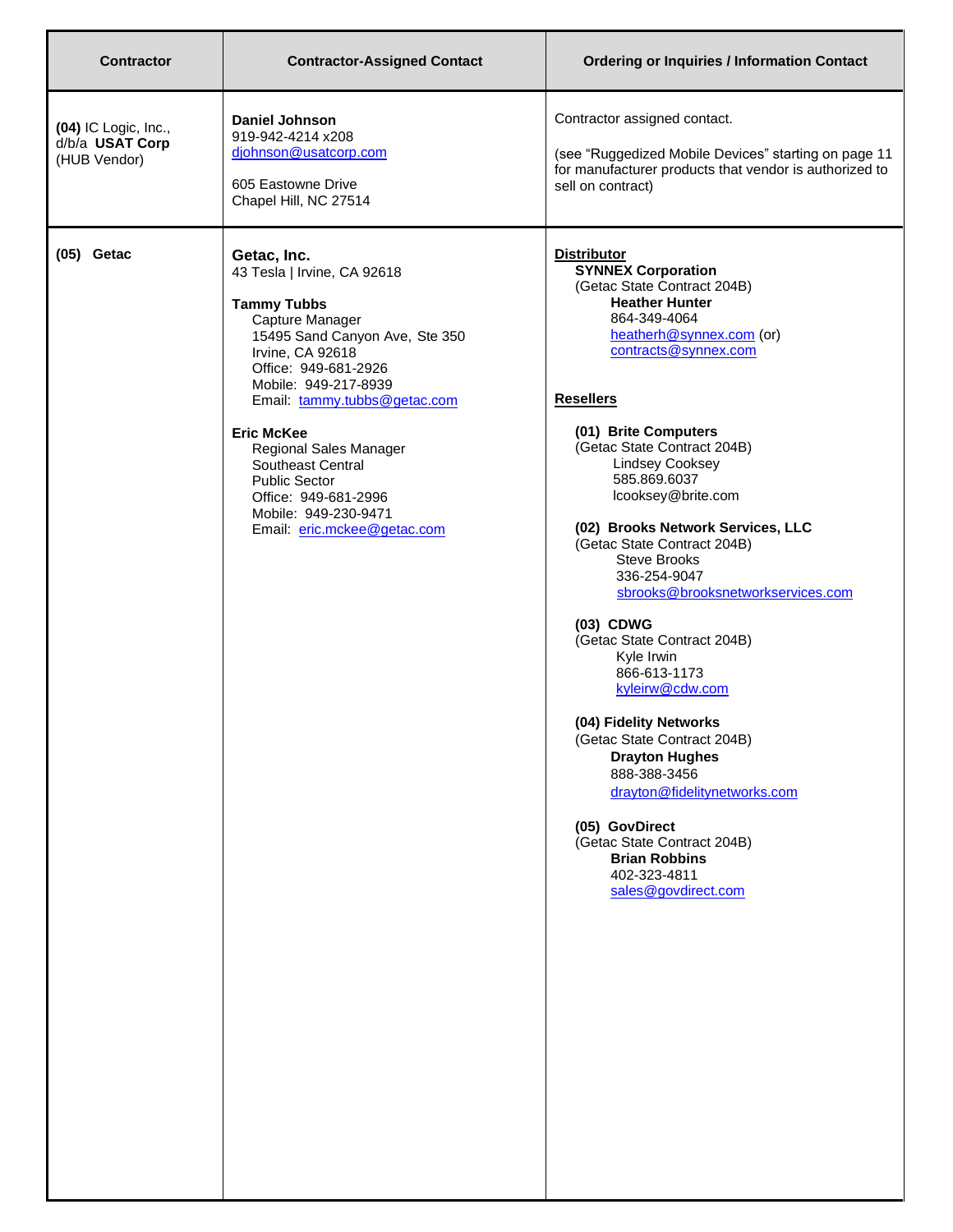| <b>Contractor</b>         | <b>Contractor-Assigned Contact</b>                                                                                                                                                                                                                                                                                                                                                                   | <b>Ordering or Inquiries / Information Contact</b>                                                                                                                                                                                                                                                                                                                                                                                                                                                                                                                                                                                                                                                                                                                                                                                                                                                                                                                                                                                                                                                          |
|---------------------------|------------------------------------------------------------------------------------------------------------------------------------------------------------------------------------------------------------------------------------------------------------------------------------------------------------------------------------------------------------------------------------------------------|-------------------------------------------------------------------------------------------------------------------------------------------------------------------------------------------------------------------------------------------------------------------------------------------------------------------------------------------------------------------------------------------------------------------------------------------------------------------------------------------------------------------------------------------------------------------------------------------------------------------------------------------------------------------------------------------------------------------------------------------------------------------------------------------------------------------------------------------------------------------------------------------------------------------------------------------------------------------------------------------------------------------------------------------------------------------------------------------------------------|
| $(05)$ Getac<br>Continued | Getac, Inc.<br>43 Tesla   Irvine, CA 92618<br><b>Tammy Tubbs</b><br>Capture Manager<br>15495 Sand Canyon Ave, Ste 350<br>Irvine, CA 92618<br>Office: 949-681-2926<br>Mobile: 949-217-8939<br>Email: tammy.tubbs@getac.com<br><b>Eric McKee</b><br>Regional Sales Manager<br>Southeast Central<br><b>Public Sector</b><br>Office: 949-681-2996<br>Mobile: 949-230-9471<br>Email: eric.mckee@getac.com | <b>Resellers</b><br>(Continued)<br>(06) Howard Technology Solutions<br>(Getac State Contract 204B)<br>Eddie Wilberding (State & Local Govt.)<br>601-425-3181<br>ewilberding@howard.com<br>Sarah Mattern (State & Local Govt.)<br>803-960-0195<br>smattern@howard.com<br>Dave Rogers (K-12 Education Sales)<br>704-615-1325<br>darogers@howard.com<br><b>Gabriel Edwards (Higher Education Sales)</b><br>843-331-7391<br>gedwards@howard.com<br>(07) HP, Inc.<br>(Getac State Contract 204B)<br><b>Kevin Oakley</b><br>919-369-0081<br>kevin.oakley@hp.com<br>(08) PC Net dba PCN Strategies<br>(Getac State Contract 204B)<br>Acct# 532087<br><b>Sean Rosinbum</b><br>202-270-1480<br>sean.r@pcnstrategies.com<br>(or)<br><b>Mike Rosinbum</b><br>202-962-3980, ext. 201<br>mike@pcnstrategies.com<br>(09) Preferred Communications<br>(Getac State Contract 204B)<br>Acct#541655<br><b>Michael Kirsch</b><br>919-575-4600<br>mike.kirsch@satstar.com<br>(10) SHI International<br>(Getac State Contract 204B)<br>Acct #332073<br><b>Christine Wilkerson</b><br>919-851-8148<br>christine wilkerson@shi.com |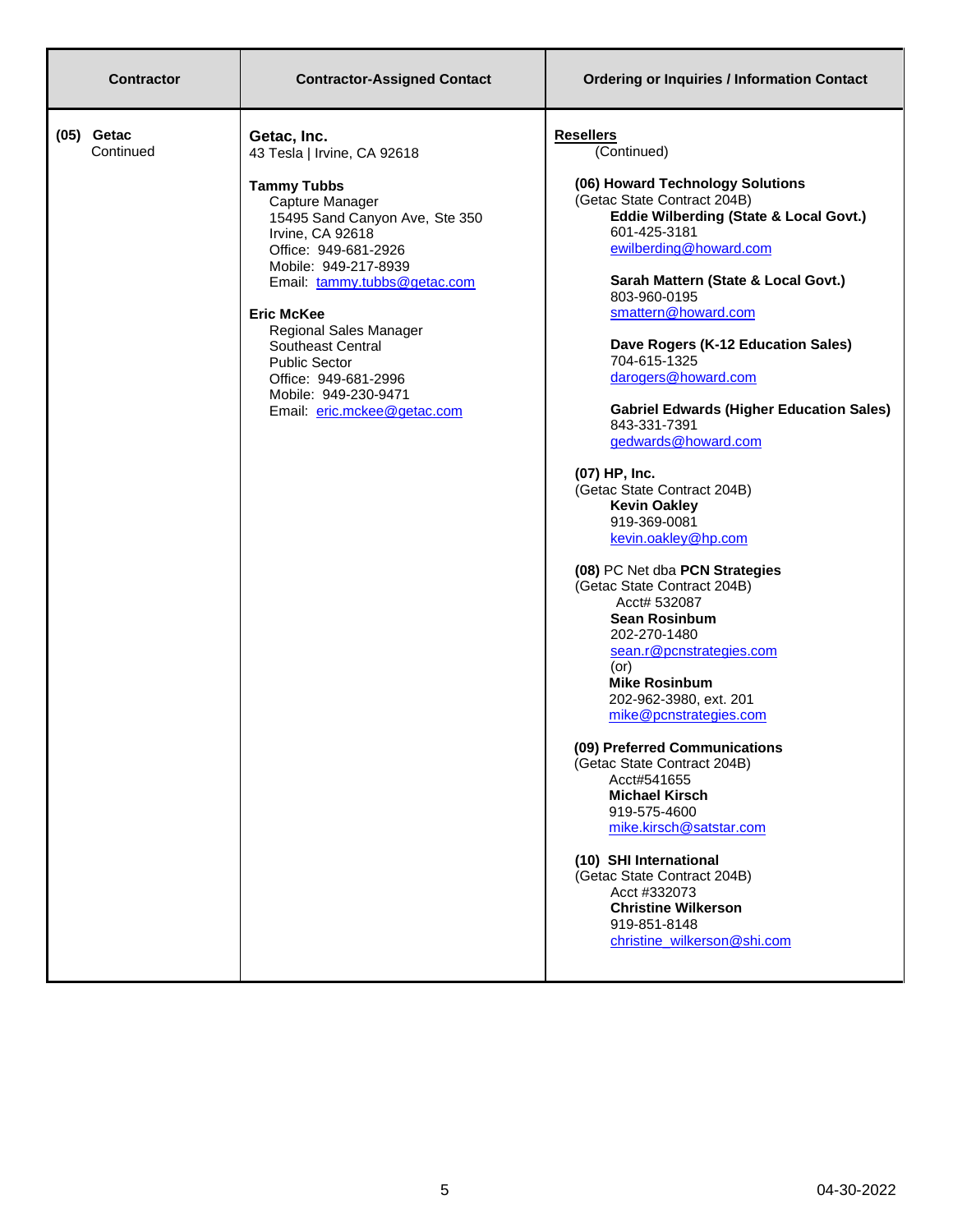| <b>Contractor</b> | <b>Contractor-Assigned Contact</b>                                                                                                                                                                                                                                                           | <b>Ordering or Inquiries / Information Contact</b>                                                                                                                                                                                                                                                                                                                                                                                                                                                                                                                                                                                                                                                                                                                                                                                                                                                                                                                                                                                                                                                                                                                                                                                                                                                                                                                                                                                                                                                                                                                             |
|-------------------|----------------------------------------------------------------------------------------------------------------------------------------------------------------------------------------------------------------------------------------------------------------------------------------------|--------------------------------------------------------------------------------------------------------------------------------------------------------------------------------------------------------------------------------------------------------------------------------------------------------------------------------------------------------------------------------------------------------------------------------------------------------------------------------------------------------------------------------------------------------------------------------------------------------------------------------------------------------------------------------------------------------------------------------------------------------------------------------------------------------------------------------------------------------------------------------------------------------------------------------------------------------------------------------------------------------------------------------------------------------------------------------------------------------------------------------------------------------------------------------------------------------------------------------------------------------------------------------------------------------------------------------------------------------------------------------------------------------------------------------------------------------------------------------------------------------------------------------------------------------------------------------|
| (06) Panasonic    | <b>Derek Hornacek</b><br><b>Territory Account Manager</b><br>862-229-3846<br>derek.hornacek@us.panasonic.com<br>Two River Front Plaza<br>Newark, NJ 07102<br>$($ or $)$<br><b>Jeanne Smith</b><br>862-763-1160<br>jeanne.smith@us.panasonic.com<br>Two River Front Plaza<br>Newark, NJ 07102 | <b>Authorized Resellers/Sub-Vendors:</b><br>(01) ARC Acquisition (US) Inc.<br>(Panasonic State Contract 204B)<br><b>Todd Moss</b><br><b>Mobility Account Manager</b><br>561-376-8251<br>todd.moss@arc-pts.com<br>(02) CDW-G<br>(Panasonic State Contract 204B)<br>Kyle Irwin,<br>Field Account Manager<br>866-613-1173<br>kyleirw@cdw.com<br>(03) GovDirect Inc.<br>http://www.govdirect.com<br>(Panasonic State Contract 204B)<br><b>Brian Robbins, Account Manager</b><br>704-795-8645<br>brobbins@govdirect.com<br>(04) Insight Public Sector Inc.<br>(Panasonic State Contract 204B)<br><b>Ricardo Pryor</b><br><b>Regional Account Executive</b><br>Public Safety - FL, SC, NC, NJ, PR<br>Tel: 800-467-4448 x6992<br>Mobile: 407-417-3364<br>ricardo.pryor@insight.com<br>$($ or $)$<br><b>Brian Mayer</b><br>Client Solutions Representative - Inside<br>Office: 800-467-4448 x3085<br>Mobile: 480-333-3085<br>brian.mayer@insight.com<br>(05) Law and Order Technology, LLC<br><b>Rodney Spell</b><br><b>Account Manager</b><br>Tel: 954-281-5050<br>rodney@lawandordertechnology.com<br>(06) Mobile Communications America, Inc.<br>(formerly Seamless Mobility Solutions Inc.)<br>(Panasonic State Contract 204B)<br><b>Janna Myers</b><br>Account Manager, Govt. & Education<br>Tel: 877-786-0891<br>jmyers@wirelessnc.com<br>(07) SHI International Corp.<br>(Panasonic State Contract 204B) (Panasonic State<br>Contract 204B)<br><b>Southeast Team</b><br>(For Quotes)<br>290 Davidson Avenue<br>Somerset, NJ 08873<br>Tel: 888-764-8888<br>southeastteam@shi.com |
|                   |                                                                                                                                                                                                                                                                                              | continued                                                                                                                                                                                                                                                                                                                                                                                                                                                                                                                                                                                                                                                                                                                                                                                                                                                                                                                                                                                                                                                                                                                                                                                                                                                                                                                                                                                                                                                                                                                                                                      |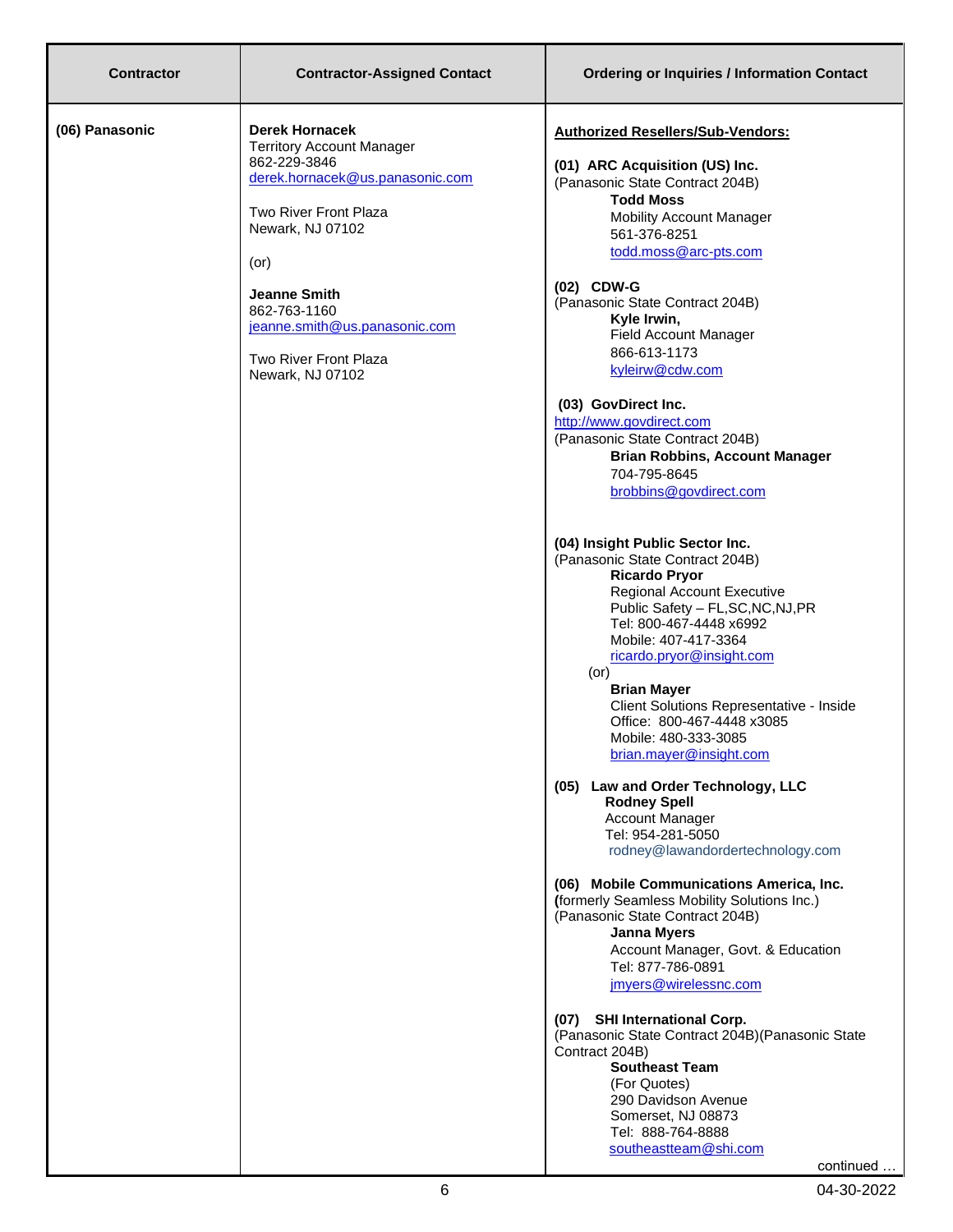### **ORDER PROCESS**

# **(1) Initiate Purchasing Agency Requisition**

This contract can NOW be accessed via NC E-Procurement @ Your Service; please select this link to create the eRequisition: <http://eprocurement.nc.gov/>*Note*: If the Purchasing Agency does not participate in NC-E-Procurement, contact the vendor-assigned contact for other directions on requesting quotes and ordering.

### **(2) Request Product Information and/or a Quote**

- Contact the assigned vendor contact listed above to obtain updated NC pricing and configuration
- Vendor will email you an official configuration quote with this Statewide IT contract pricing
- Save the official configuration quote.

### **(3) Place the order to Contractor via E-Procurement**

- Return to your eRequisition in E-Procurement
- Click Next
- Click on the "Create Non-Catalog Item" button
- In the field titled "Full Description", type in "Order per Term Contract 204B; Vendor
- Quote # *<enter vendor quote #>*" plus additional descriptive text
- In the field titled "Commodity Code", click on the +, select "204-54"
- In the field titled "Supplier", click on the +, select the vendor that provided you with the quote or an authorized reseller
- In the field titled "Quantity", type "1" as the quantity of your order
- In the field titled "Unit of Measure", leave the default EACH
- In the field titled "Price", type in the total price as provided by vendor's official configuration quote with NC pricing
- Complete all other appropriate information on this page and click "
- On the View Line Items page select the checkbox next to the item and click "Edit" to access the Edit Line Item page
- On the drop down box next to "Contract?" select "Statewide"
- When you select "Statewide", the "Contract ID" Field appears.
- Select "204B: Mobile Ruggedized Computers" from the dropdown
- Complete the Shipping and Accounting areas and all other appropriate information and add comments, if necessary. Click "OK"; repeat the "Edit" steps for all State Contract line items; when completed click "Summary".
- In the "Comments Entire eRequisition" comments box, type in the following "See attached official configuration quote #xxxxx"
- Click Add Attachment, browse for the saved official configuration quote on your computer, select it, and click OK
- Make sure the attachment name appears below the comments box
- Ensure box is checked for attachment submission to Vendor
- Continue your order placement process and submit your eRequisition

### **TAXES**

Discounted prices as reflected in this *Summary* do not include North Carolina sales or use taxes. Taxes must be separately itemized on the vendor's quotation. Note that effective July 1, 2004, State Executive Branch Agencies are exempt from sales and use tax on direct purchases of items, except electricity and telecommunications services subject to specific conditions. [N.C.G.S. §§105-164.29A,](http://www.ncleg.net/gascripts/SiteSearch/SiteSearch.asp?cx=016444635331331191208%3A2jn1cirfegg&cof=FORID%3A11&q=N.C.G.S.+%A7%A7105-164.29A&sa=Go) enacted by the North Carolina 2003 General Assembly, as amended in 2004, authorizes the Secretary of Revenue to issue an exemption number for sales and use taxes to State agencies, i.e. # 400047.

### **TRANSPORTATION COSTS**

**FOB** *Destination***:** Equipment will be delivered to various locations within the State of North Carolina. Freight, handling and distribution charges shall be included in the total price of each item listed. Any additional charges included on the invoice shall not be honored for payment, unless authorized by change order. In cases where parties other than the Vendor ship materials against this order, the shipper must be instructed to show the purchase order number on all packages and shipping manifests to ensure proper identification and payment of invoices. Complete packing lists must accompany each shipment.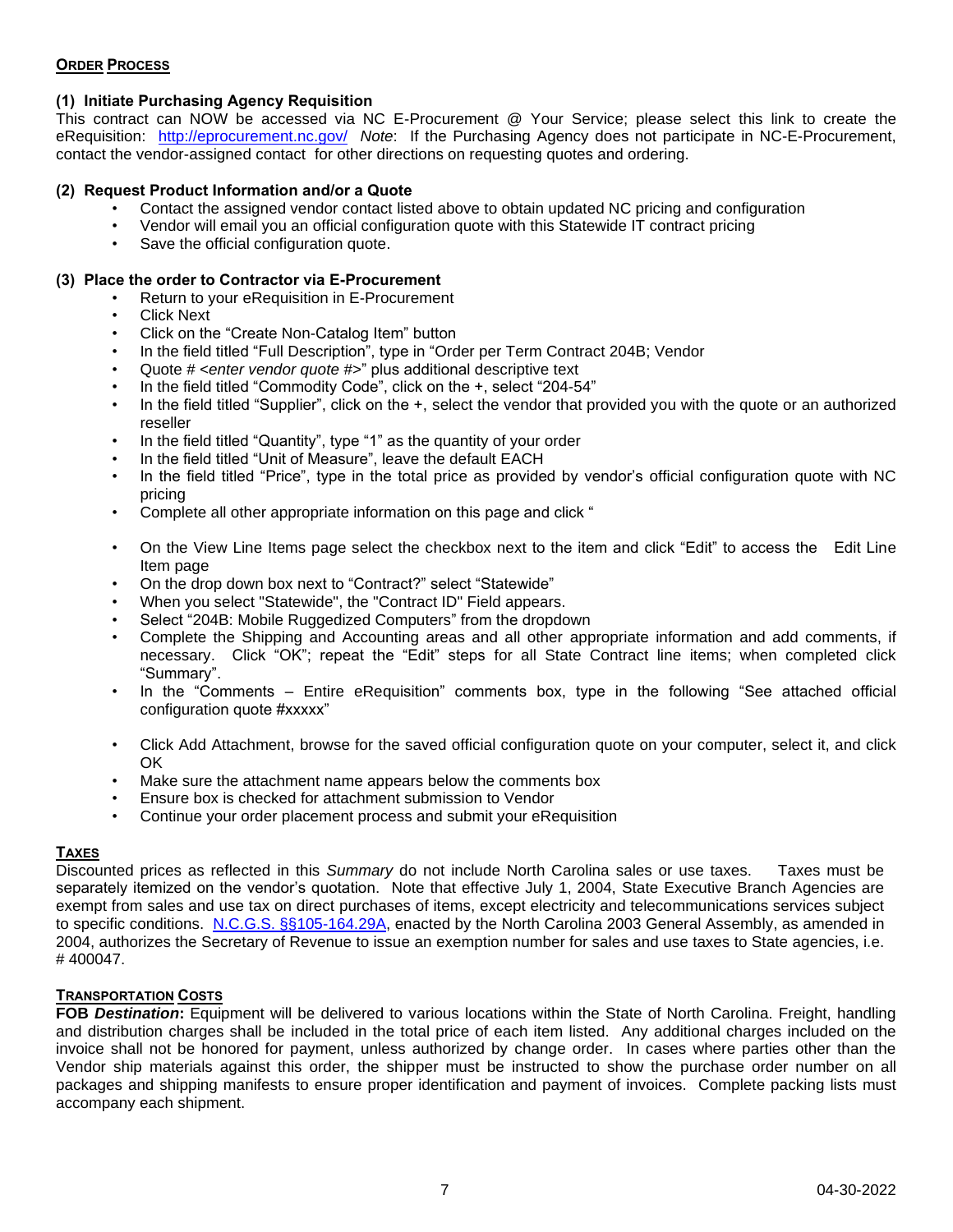### **DELIVERY**

The delivery of merchandise ordered must be delivered and installed if applicable within 30 days after receipt of purchase order.

### **SERVICE PERFORMANCE**

Vendors and/or service sub-contractors should utilize best efforts to resolve service problems in a timely fashion through the use of industry accepted methods, to include but not limited to, verbal problem analysis and remote diagnostics. This service/warranty requirement does not impose any additional duty on the State to make other than normal and good faith problem resolution efforts or expenditures of time.

In the event that a product needs to be shipped out for repair or replacement, the contracted-vendor will provide shipping container (if required) and shipping instructions.

#### **WARRANTY**

Warranty provisions included in the *State of North Carolina General Terms and Conditions for IT Goods and Related Services* apply to orders from this contract.

Selected Vendor shall state the length of the initial standard warranty period for each product delivered and also describe, in detail, any services included with the warranty and warranty response time upon notification (Performance Criteria under this award requires that 95% of warranty service calls are responded to within the timeframes as specified in the initial, standard warranty period).

#### **RETURN OF MERCHANDISE**

Vendor agrees to allow customer thirty (30) days from date of delivery to return unused equipment without penalty.

#### **VENDOR REPORTING**

#### **Consistent with the solicitation and subsequent contract award**, which states in part:

**State of NC –** *General Terms and Conditions for IT Goods and Related Services (21) Access to Persons and Records***:** Pursuant to N.C. General Statute 147-64.7, the Agency, the State Auditor, appropriate federal officials, and their respective authorized employees or agents are authorized to examine all books, records, and accounts of the Vendor insofar as they relate to transactions with any department, board, officer, commission, institution, or other agency of the State of North Carolina pursuant to the performance of this Contract or to costs charged to this Contract… Additional audit or reporting requirements may be required.

#### **CATEGORY PRODUCT INFORMATION**

Also see *[Scope](#page-0-0)*, above. The following describes the product categories within ruggedized mobile devices, accessories, and peripherals offered for purchase form this contract with the respective contract discount (i.e., the percent off manufacturer's list price).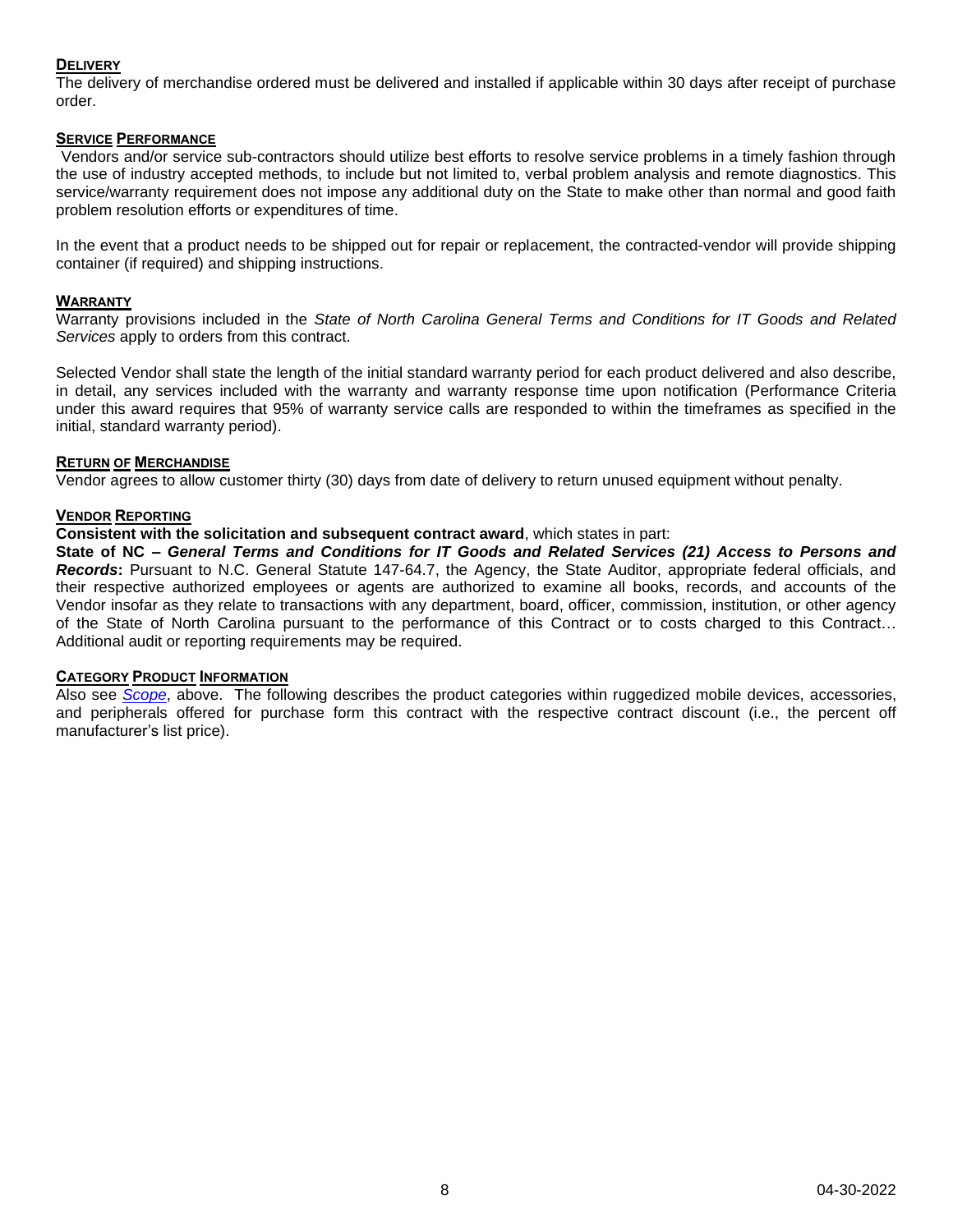### **RUGGEDIZED MOBILE DEVICES:**

**"Ruggedized Mobile Devices**" are defined as ruggedized-mobile computing equipment such as personal laptops, notebooks, pads, tablets, and other related mobile devices (e.g., hand-held, etc.). These **items must be for ruggedized use**: i.e., the design and manufacturer's intent is for use of these devices beyond normal activity as compared to use of off-the-shelf laptop computers or other similar, non-portable devices.

### <span id="page-8-0"></span>**(1) LAPTOP COMPUTING DEVICES**

| <b>Category (1) Vendors:</b><br><b>LAPTOP COMPUTING DEVICES</b> | <b>Contract Discount %</b> |
|-----------------------------------------------------------------|----------------------------|
| Getac I                                                         | 23                         |
| Panasonic   14                                                  |                            |
| Dell Marketing, L.P.   11.5                                     |                            |

### **(2) NON-PORTABLE, MOBILE DATA COMPUTING DEVICES**

| <b>Category (2) Vendors:</b><br>NON-PORTABLE, MOBILE DATA COMPUTERS | <b>Contract Discount %</b> |
|---------------------------------------------------------------------|----------------------------|
| Panasonic   14                                                      |                            |

### **(3) NOTEBOOKS / TABLETS COMPUTING DEVICES**

| <b>Category (3) Vendors:</b><br>NOTEBOOKDS /<br><b>TABLETS (RUGGEDIZED)</b> |                | <b>Contract Discount %</b> |
|-----------------------------------------------------------------------------|----------------|----------------------------|
|                                                                             | Getac   23     |                            |
|                                                                             | Panasonic   10 |                            |

### **(4) HANDHELD COMPUTING DEVICES**

| <b>Category (4) Vendors:</b><br><b>HANDHELD / RUGGEDIZED</b> |                | Contract Discount % |
|--------------------------------------------------------------|----------------|---------------------|
|                                                              | Panasonic   10 |                     |

### **ACCESSORIES:**

**Accessories** are defined as individual, distinct pieces of equipment, hardware, or software required for using respective mobile computing equipment - or which directly facilitates intended use of the ruggedized mobile device (e.g.: mobile data communication software and applications, such as global positioning systems' applications etc.; hardware items such as modems, antennas, mounts, cables, multi-bay chargers, extended-life or specialized, light weight batteries, etc.)

### **(5) SOFTWARE: MOBILE DATA COMMUNICATION**

| Category (5) Vendors:<br><b>MOBILE DATA COMMUNICATION SOFTWARE</b> | <b>Contract Discount %</b> |
|--------------------------------------------------------------------|----------------------------|
| <b>CDW Government</b>                                              |                            |
|                                                                    |                            |
| Columbitech 25                                                     |                            |
| Netmotion 10                                                       |                            |
| Netmotion Software Maintenance                                     | 5                          |
| Dell Marketing, L.P.                                               | 5                          |
| Panasonic                                                          | 5                          |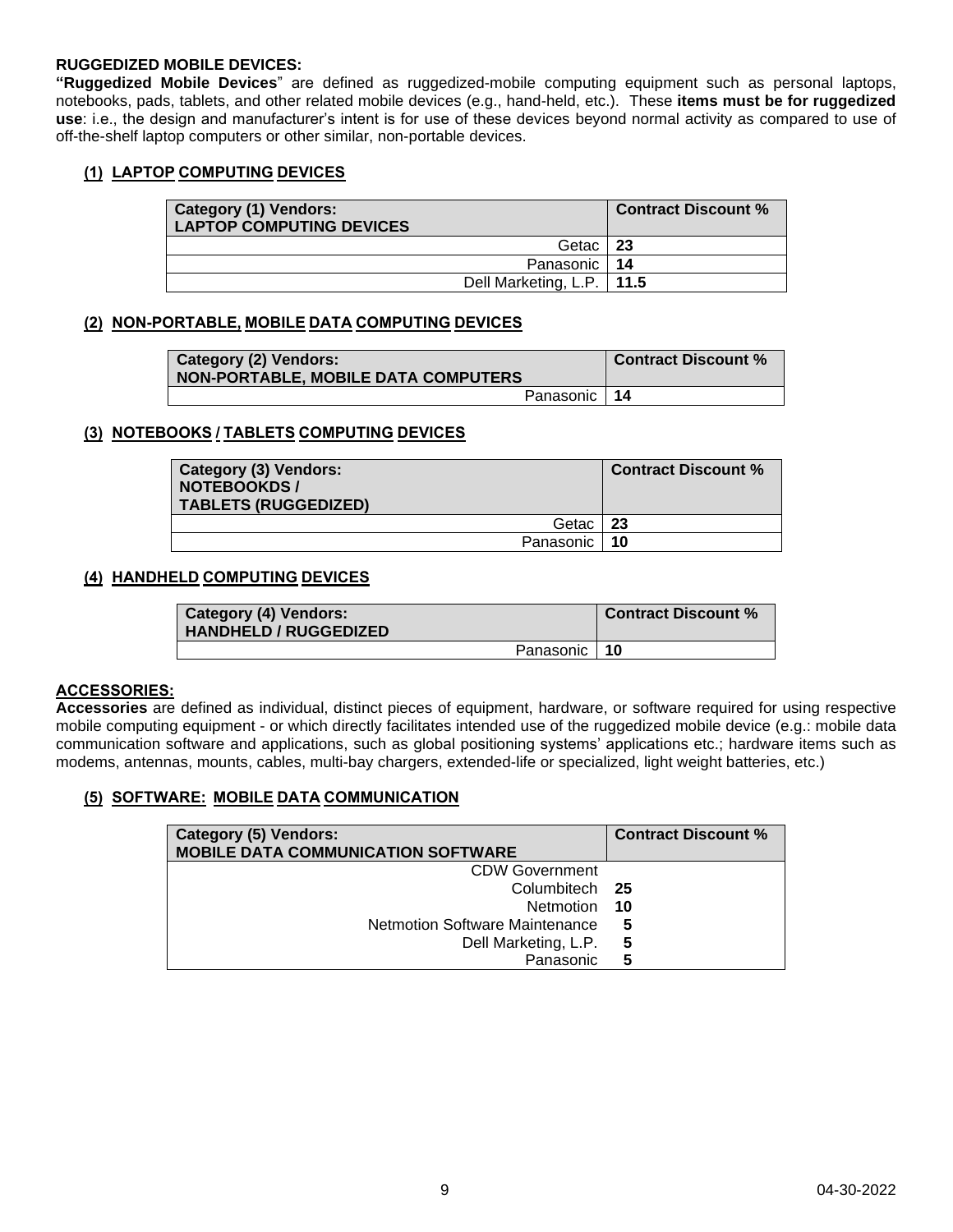### **(6) HARDWARE: MOUNTS**

| <b>Category (6) Vendors:</b>                      | <b>Contract Discount %</b> |
|---------------------------------------------------|----------------------------|
| <b>MOBILE COMPUTING TECHNOLOGY VEHICLE MOUNTS</b> |                            |
| Dana Safety Supply                                |                            |
| Gamber Johnson 25.5                               |                            |
| Havis 25.5                                        |                            |
| RAM Mounts - NPI 20                               |                            |
| Panasonic 20                                      |                            |

### **(7) HARDWARE: MODEMS**

| <b>Category (8) Vendors: MODEMS</b> | <b>Contract Discount %</b> |
|-------------------------------------|----------------------------|
| IC Logic, Inc. dba USAT Corporation |                            |
| Cal Amp                             |                            |
| Cellular Modems                     | - 20                       |
| <b>Modem Accessories</b>            | 10                         |
| Sierra Wireless Airlink             |                            |
| Cellular Modems                     | 17                         |
| Modem Accessories                   | 10                         |
| CradlePoint                         |                            |
| Cellular Modems                     | -16                        |
| Digi International                  |                            |
| Cellular Modems                     | 15                         |
| Modem Accessories                   | 10                         |
| <b>Red Lion Sixnet</b>              |                            |
| Celluar Modems                      | 15                         |
| Modem Accessories                   | 10                         |
| <b>CDW Government</b>               |                            |
| CradlePoint                         | 15                         |
| InMotion Technology                 | 10                         |
|                                     |                            |

### **(8) HARDWARE: ANTENNAS**

| <b>Category (9) Vendors: ANTENNAS</b> | <b>Contract Discount %</b> |
|---------------------------------------|----------------------------|
| <b>CDW Government</b>                 |                            |
| PowerTech   20                        |                            |
| IC Logic, Inc. dba USAT Corporation   |                            |
| Mobile Mark 15                        |                            |

### **PERIPHERALS:**

Peripherals<sup>ii</sup> are defined as any auxiliary device that connects to and is used to put information into or get information out of the computer; these can be external or internal to the computing device but are not considered primary components. **Peripheral input devices are used to interact with or send data** *to* **the computer such as a mouse or keyboard, microphone, image scanner, camera**, etc.; output devices provide output *from* the computer to the user and include equipment such as **monitor(s) or speaker(s) or microphones**, etc.; while storage peripheral devices *store the data* processed by the computer and include equipment such as an **external hard drive, flash drive, tape drive; etc**. To be included in-scope of this contract, peripherals for ruggedized mobile computers or devices must also be present within the general offerings of a Manufacturer, and as such, normally available from its catalog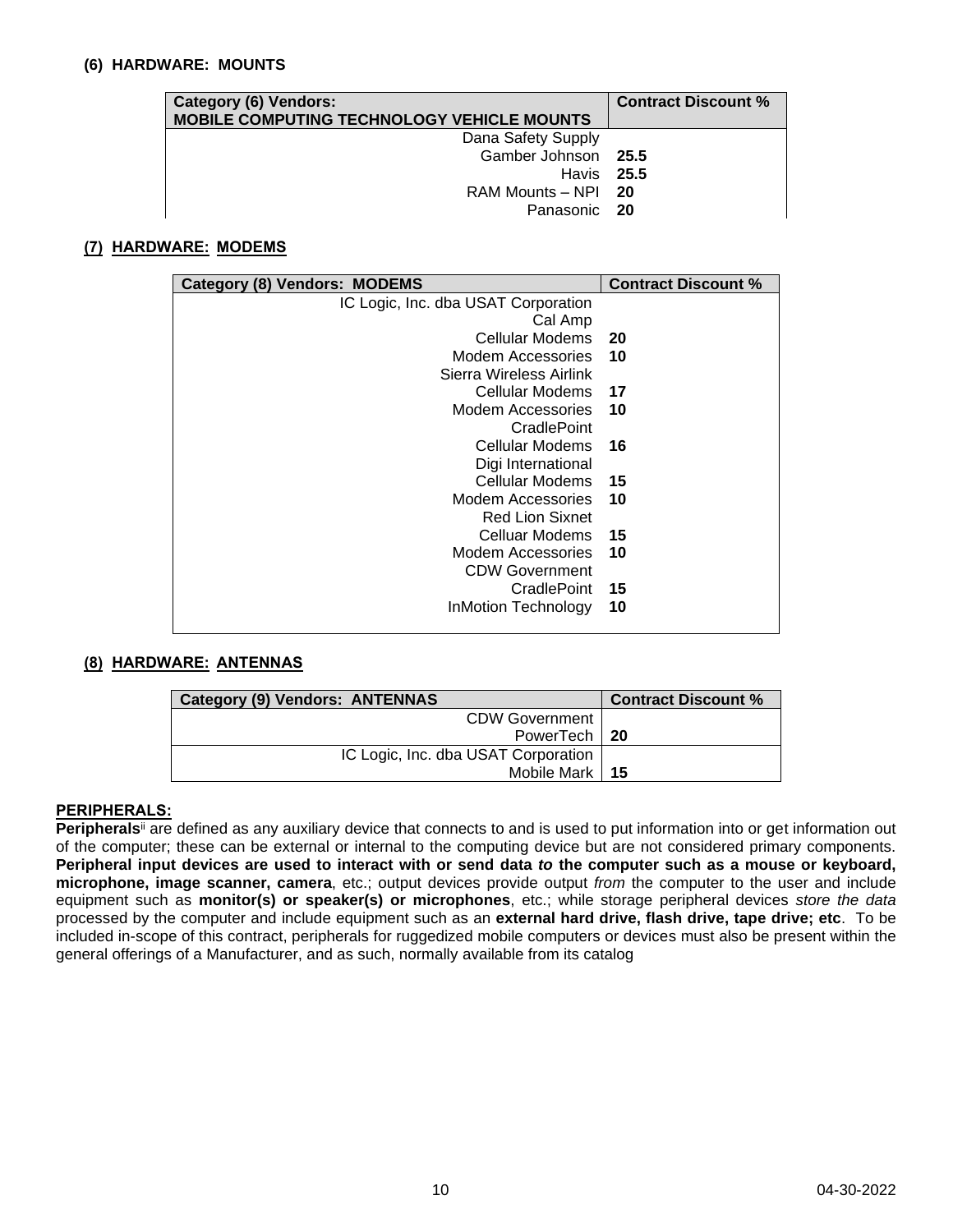# **(9) PERIPHERALS – INPUT / OUTPUT / STORAGE**

| <b>Category (7) Vendors: PERIPHERALS</b> | <b>Contract Discount %</b> |
|------------------------------------------|----------------------------|
| <b>CDW Government</b>                    |                            |
| PowerTech   20                           |                            |
| CradlePoint   10 - 15                    |                            |
| <b>InMotion Technology</b>               | 10                         |
| Getac                                    | 18                         |
| Dell Marketing, L.P.                     | 11.5                       |
| 3rd Party                                | 5                          |
| Panasonic                                |                            |

# **SERVICES**

**Services** available from this contract include support and maintenance, as well as extended and renewal support and maintenance, and training; for other "value added" services, such as consulting, etc., see *Services*,

# **(10) SERVICES**

| <b>Category Vendors</b>                  | <b>Contract Discount %</b> |
|------------------------------------------|----------------------------|
| IC Logic, Inc. dba USAT Corporation   20 |                            |
| Getac   10                               |                            |

# **ATTACHMENTS**

There are no attachments to this *Web Summary*.

### **HISTORY**

| 02/21/2022  | Added a new reseller as per Panasonic.                        |
|-------------|---------------------------------------------------------------|
| 02/03/2022  | Updated Dell contact information.                             |
| 10/29/2021  | Contract extended for 6 months.                               |
| 09-01-2021  | Contract transferred to Monica Olsen for administration.      |
| 10-09-2020  | William Chiang of Coban Technologies informed DIT that        |
|             | Coban declined to extend their 204B contract.                 |
| 2020-05-26  | Added Walser Technology Group as a Dell reseller.             |
| 2019-11-21  | Added Presidio Networked Solutions, LLC as a Dell reseller.   |
| 2019-10-31  | Panasonic no longer offering the Arbitrator 360 In-Car Video, |
|             | Body Worn Cameras and/or Security and Surveillance System     |
|             | as Accessories or Peripherals on the Contract.                |
| 2019-10-21  | Contract Extension to October 31, 2020                        |
| 2018-12-21  | Added GTS Technology Solutions as Dell reseller.              |
| 2018-12-14: | Added Davenport Group as Dell reseller.                       |
| 2018-12-01: | Added Howard Technology Solutions as Getac reseller.          |
|             | Removed Broadcast Microwave Services from contract for        |
|             | failure to return signed Contract Amendment Extension.        |
| 2018-11-15  | Removed SCW and Amerizon Wireless as Getac resellers.         |
| 2018-10-31  | <b>Contract Extension</b>                                     |
| 2018-09-07  | Added Brite Computers as Getac reseller. Updated Getac        |
|             | contact information.                                          |
| 2018-04-05  | Updated Dell contact info.                                    |
| 2018-01-11  | Added Brooks Network Services LLC as Getac reseller.          |
| 2017-10-30  | Exercised One Year Renewal Option. Updated Coban              |
|             | Technologies contact information; Updated Panasonic contact   |
|             | information; Removed Ridgeline Technology as Panasonic        |
|             | 204B reseller; Updated CDWG contact information; Removed      |
|             | GovConnection, PC Connection, & PCS Mobile as Getac 204B      |
|             | resellers. Added GovDirect, Southern Computer Warehouse,      |
|             | & CDWG as Getac 204B resellers.                               |
| 2017-10-03  | Change name of Seamless Mobility to Mobile Communications     |
|             | America, Inc.                                                 |
| 2017-08-11  | Updated Dell contact information                              |